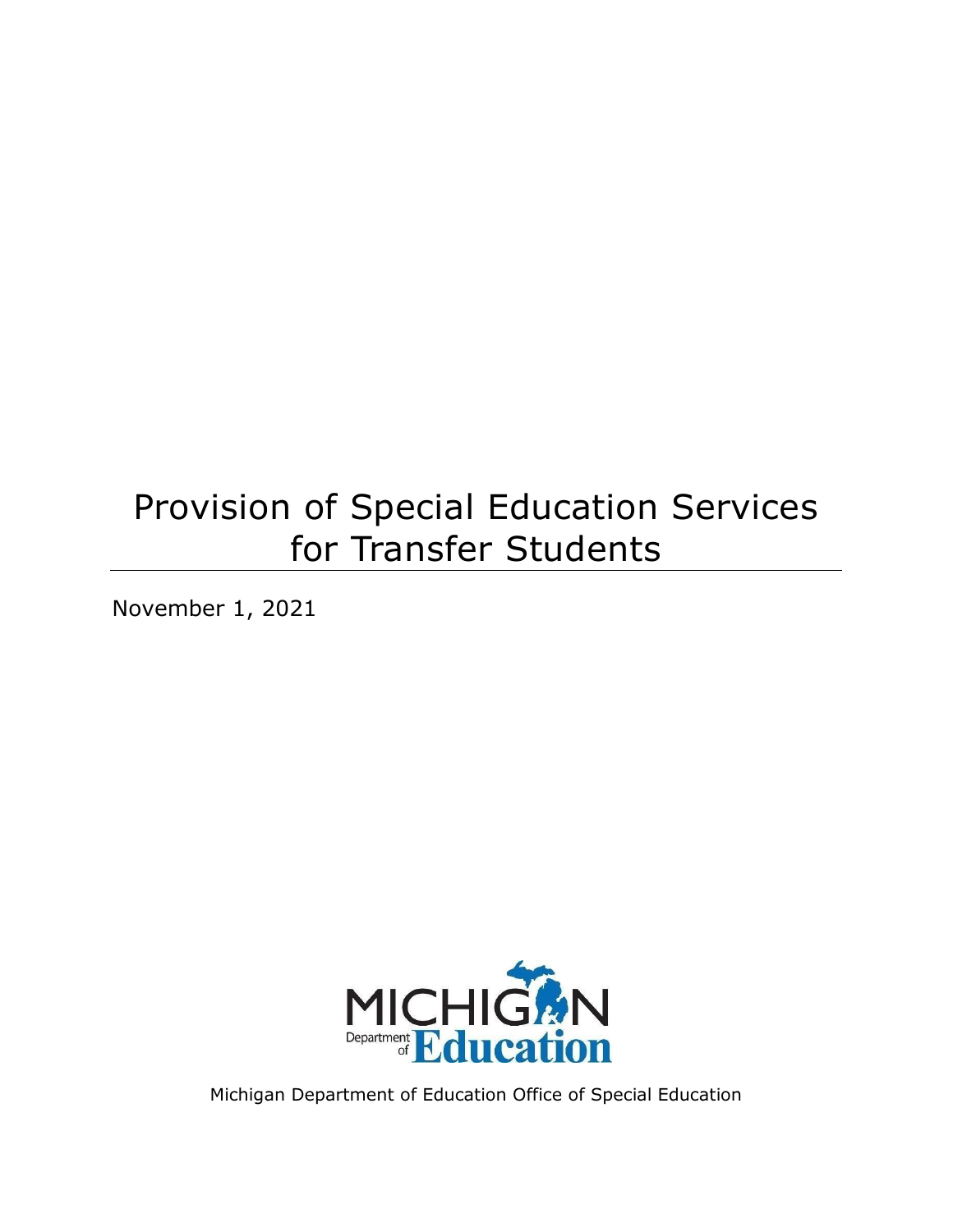

# Table of Contents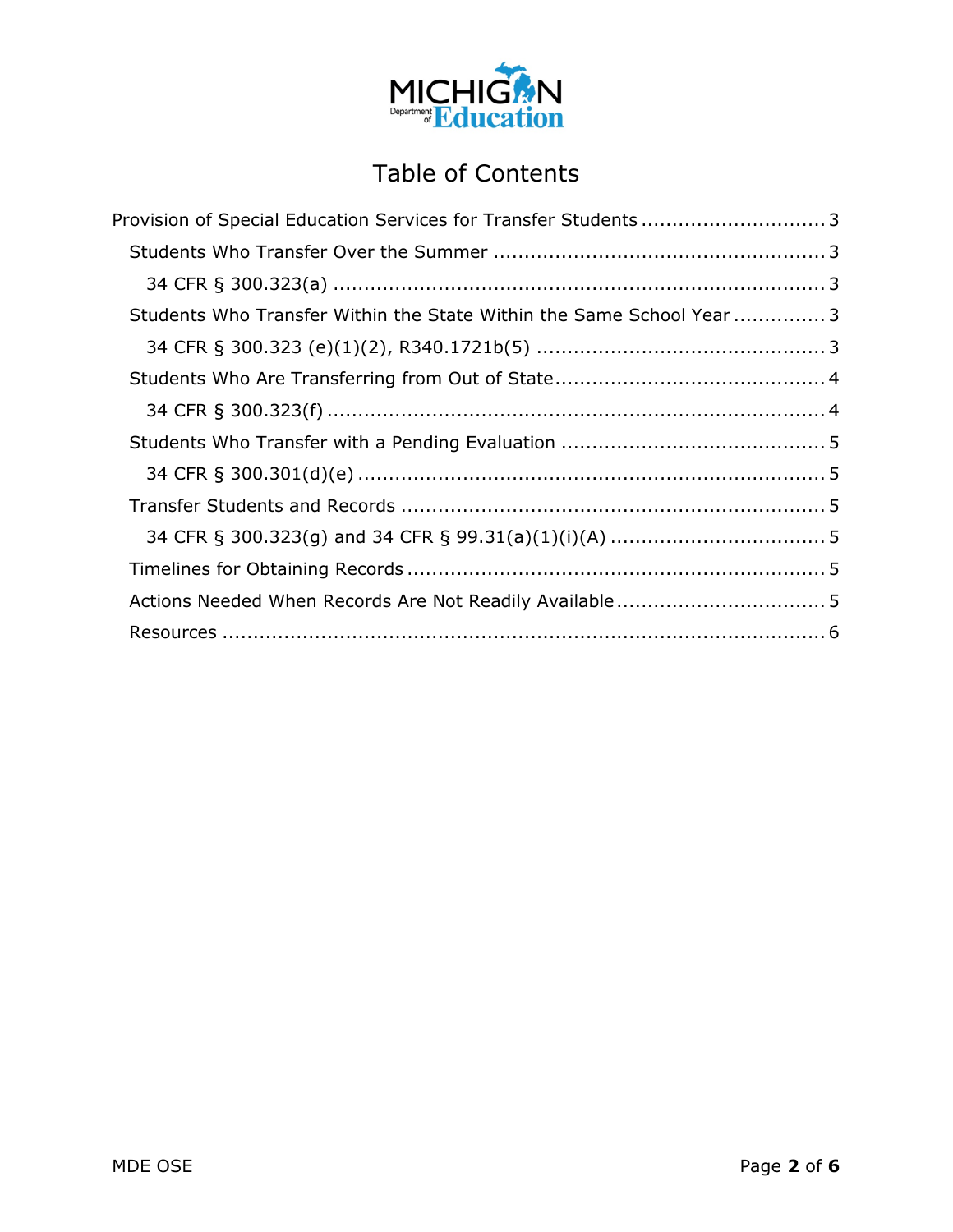

# <span id="page-2-0"></span>Provision of Special Education Services for Transfer Students

The *Individuals with Disabilities Education Act* (IDEA) and the *Michigan Administrative Rules for Special Education* (MARSE) address how districts must handle the provision of special education for students who are currently eligible for special education programs and services and have transferred to a new district with a completed individualized education program (IEP).

#### <span id="page-2-1"></span>**Students Who Transfer Over the Summer**

#### <span id="page-2-2"></span>*34 CFR § 300.323(a)*

At the beginning of each school year, each district must have in effect, for each student with a disability within its jurisdiction, an individualized educational program (IEP), as defined in 34 CFR § 300.320. Therefore, districts must have a means for determining whether a student who enrolls over the summer is a student with a disability and has an IEP in effect when school begins.

If a student's IEP from a previous district was developed (or reviewed or revised) at or after the end of the school year for implementation during the next school year, the new district can decide to adopt and implement the IEP, unless the district determines an evaluation is needed. The newly designated IEP team for the student can decide to develop and implement a new IEP that meets the applicable requirements in §§ 300.320 through 300.324. Federal Register, Volume 71, August 14, 2006, pg. 46682.

# <span id="page-2-3"></span>**Students Who Transfer Within the State Within the Same School Year**

#### <span id="page-2-4"></span>*34 CFR § 300.323 (e)(1)(2), R340.1721b(5)*

For a student, with an IEP that was in effect at a previous district, who transfers districts within the same state and within the same school year, the new district (in consultation with the parents) shall immediately provide a free appropriate public education (FAPE), to the student (including services comparable to those described in the student's IEP from the previous district), until the new district either: (1) Adopts the student's IEP from the previous district; or (2) Within 30 school days of enrollment, develops, adopts, and implements a new IEP that meets the applicable requirements in 34 CFR §§ 300.320 through 300.324. The decision must be documented with notice in accordance with 34 CFR § 300.503.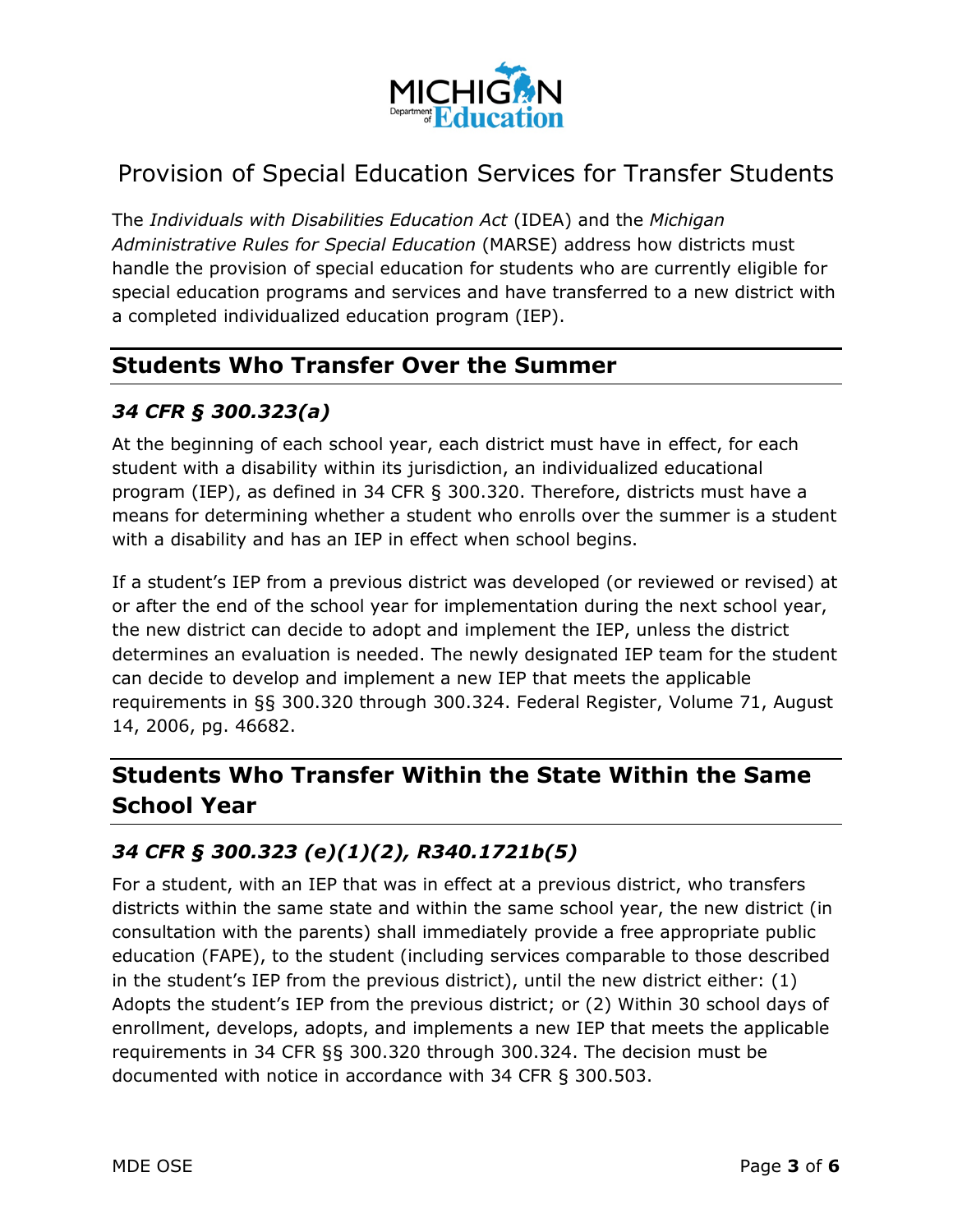

The notice must contain:

- 1. A description of the action proposed or refused by the district.
- 2. An explanation of the district's proposal or refusal to take action.
- 3. A description of each evaluation procedure, assessment, record, or report the district used as a basis for the proposed or refused action.
- 4. A statement indicating the parents have the protection under the procedural safeguards and how procedural safeguards are to be obtained.
- 5. Resources for the parents to obtain assistance in understanding the provisions of IDEA.
- 6. A description of other options the IEP team considered and the reasons those options were rejected.
- 7. A description of other factors which are relevant to the district's proposal or refusal.

# <span id="page-3-0"></span>**Students Who Are Transferring from Out of State**

## <span id="page-3-1"></span>*34 CFR § 300.323(f)*

When a student with an IEP transfers from a district in a different state and enrolls in a new school within the same school year, the new district (in consultation with the parents) must provide the student with a FAPE (including services comparable to those described in the student's IEP from the previous district) until the new district either conducts an evaluation pursuant to 34 CFR §§ 300.304 through 300.306 (if determined to be necessary by the new district); and develops, adopts, and implements a new IEP, if appropriate, which meets the requirements in 34 CFR § 300.320 through 300.324. Thus, the new LEA must provide FAPE to the student with a disability when the student enrolls in the new LEA's school in the new State within the same school year and may not deny special education and related services to the student pending the development of a new IEP.

If it is determined a student needs an evaluation, the evaluation must be conducted within 30 school days from the date of consent, unless an extension is agreed to by the parent and the district. The extension must be in writing and measured in school days. The district will continue to provide FAPE, based on comparable services from the previous IEP, until the completion of the evaluation and subsequent offer of a FAPE.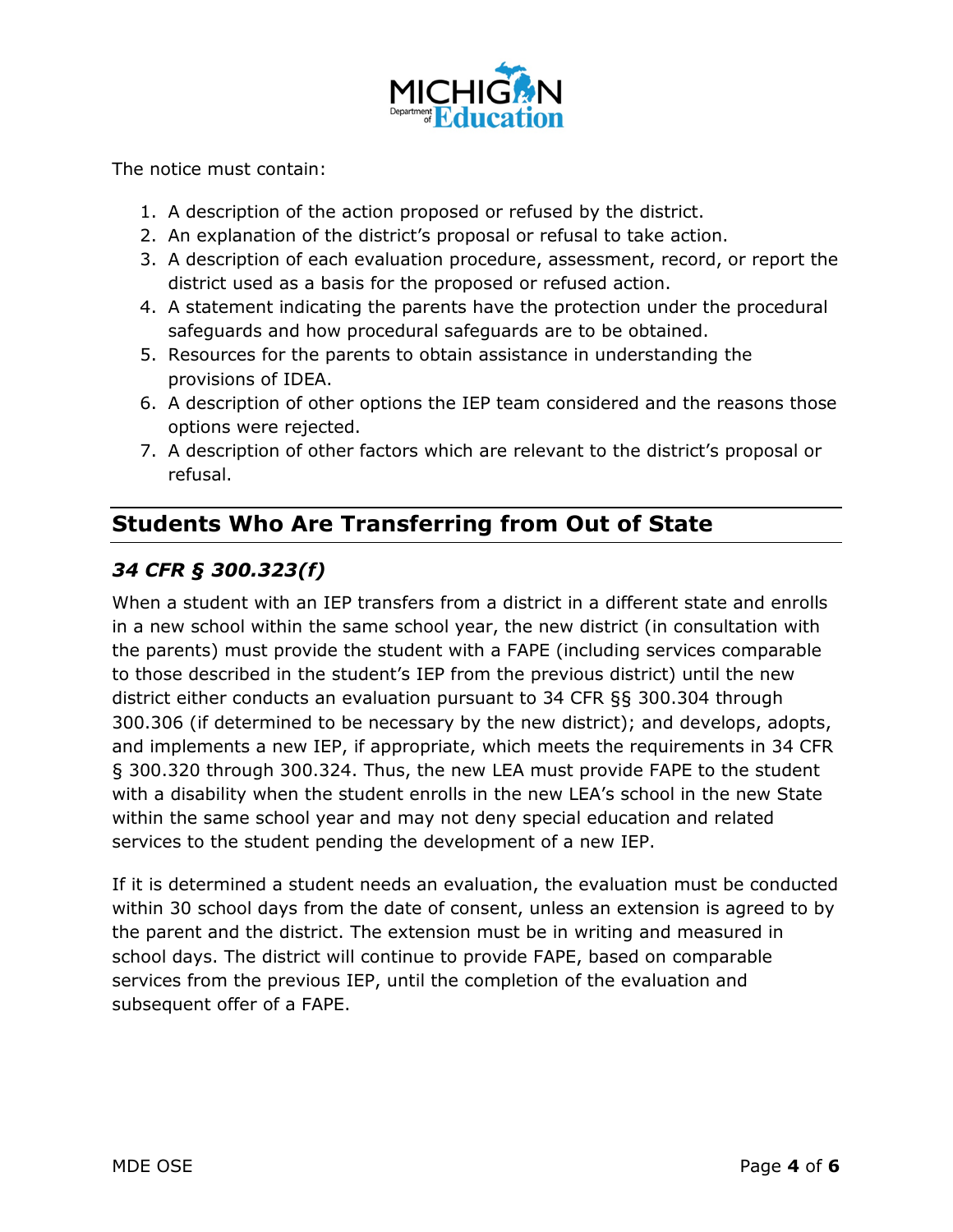

### <span id="page-4-0"></span>**Students Who Transfer with a Pending Evaluation**

#### <span id="page-4-1"></span>*34 CFR § 300.301(d)(e)*

When the student transfers to a new district, before an initial evaluation is completed, the 30-school-day timeline does not apply to the new district when:

- · the new district is making sufficient progress to ensure a prompt completion of the evaluation, and
- · the parent and new district agree to a specific time when the evaluation will be completed.

#### <span id="page-4-2"></span>**Transfer Students and Records**

#### <span id="page-4-3"></span>*34 CFR § 300.323(g) and 34 CFR § 99.31(a)(1)(i)(A)*

The new district in which the student enrolls must take reasonable steps to promptly obtain the student's records, including the IEP from the previous district in which the student was enrolled. The previous district in which the student was enrolled must take reasonable steps to promptly respond to the request from the new district.

The new district must document its attempts to obtain the records. It is important to note the *Family Educational Rights and Privacy Act Regulations* (FERPA) indicate prior consent is not required when the disclosure is to other school officials, including teachers, within the district or institution for whom the agency or institution has determined to have legitimate educational interests.

If the new district suspects a disability, the district must fulfill their child find obligations to identify, locate, and evaluate students with disabilities.

#### <span id="page-4-4"></span>**Timelines for Obtaining Records**

There are no regulations addressing timelines for the transfer of such records; however, the new district has an obligation to ensure FAPE is provided to the student and must take reasonable steps to promptly obtain the student's records.

#### <span id="page-4-5"></span>**Actions Needed When Records Are Not Readily Available**

When a copy of the student's IEP is available, whether from the parents or the former school district, the new school district can implement the IEP if the parent agrees and the new school district determines the IEP from the previous district is